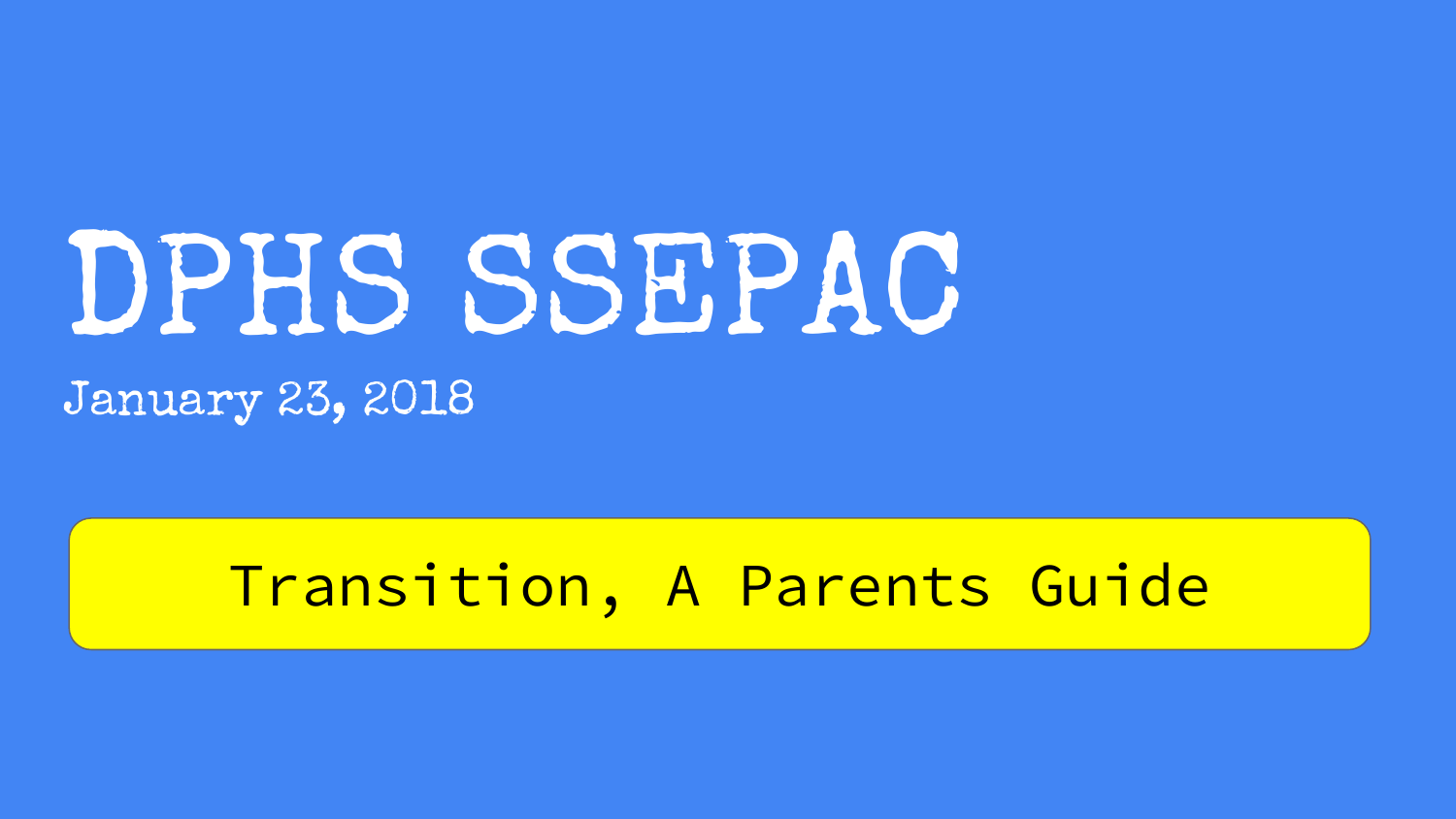#### Transition Plans

Once your student turns 15 years old, a Transition Plan will be included in their IEP. Transition Plans help students to think about and begin planning for life after high school in the following areas:

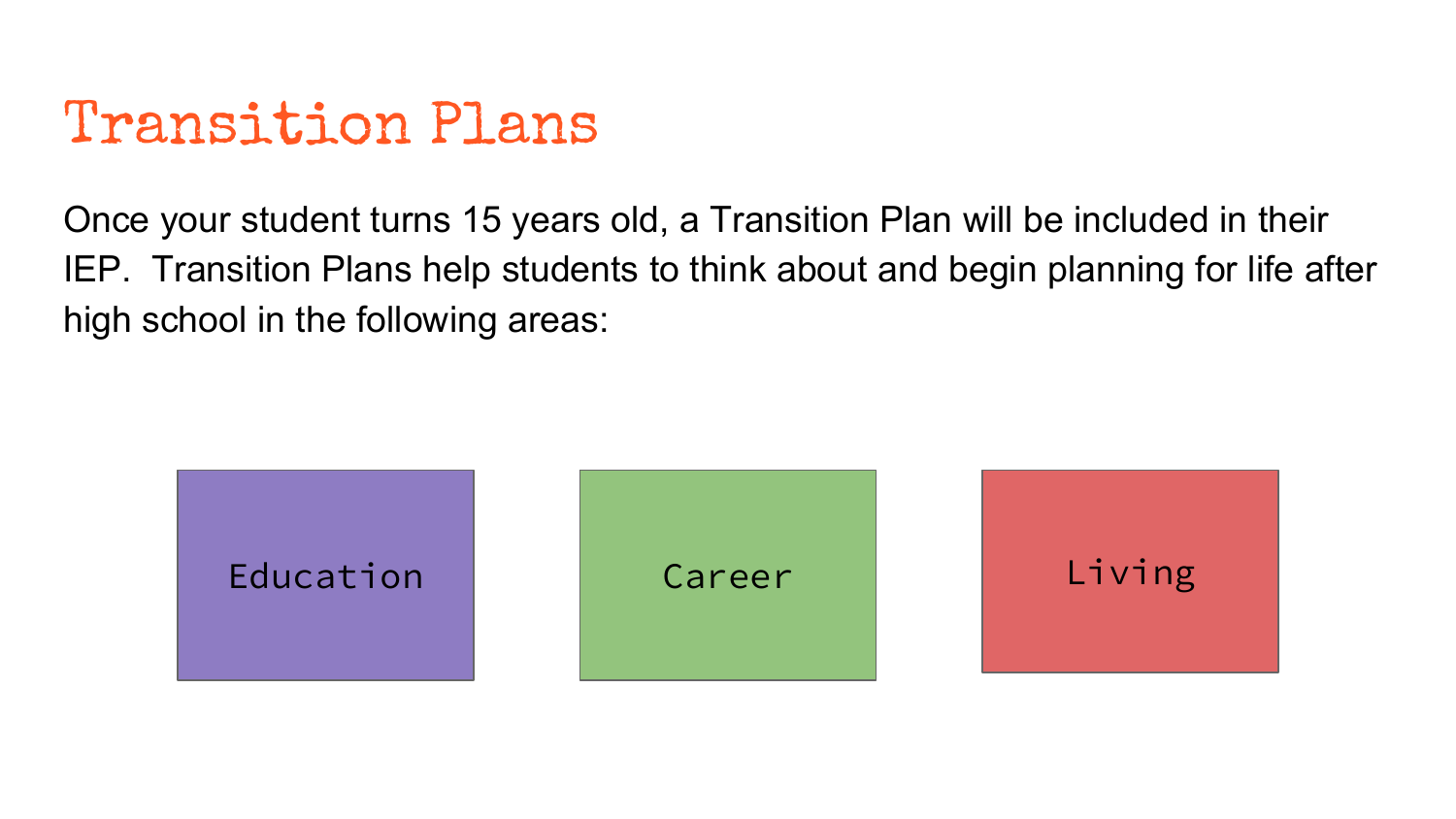# Transition Planning

Data is collected on the individual's needs, preferences, and interests as they relate to the demands of current and future work, education, independent living, and social environments.

Age appropriate assessment based on the student's chronological age may need to be adapted for some students so that meaningful data are obtained.

Postsecondary goals refer to those goals that a student hopes to achieve *after*  exiting high school.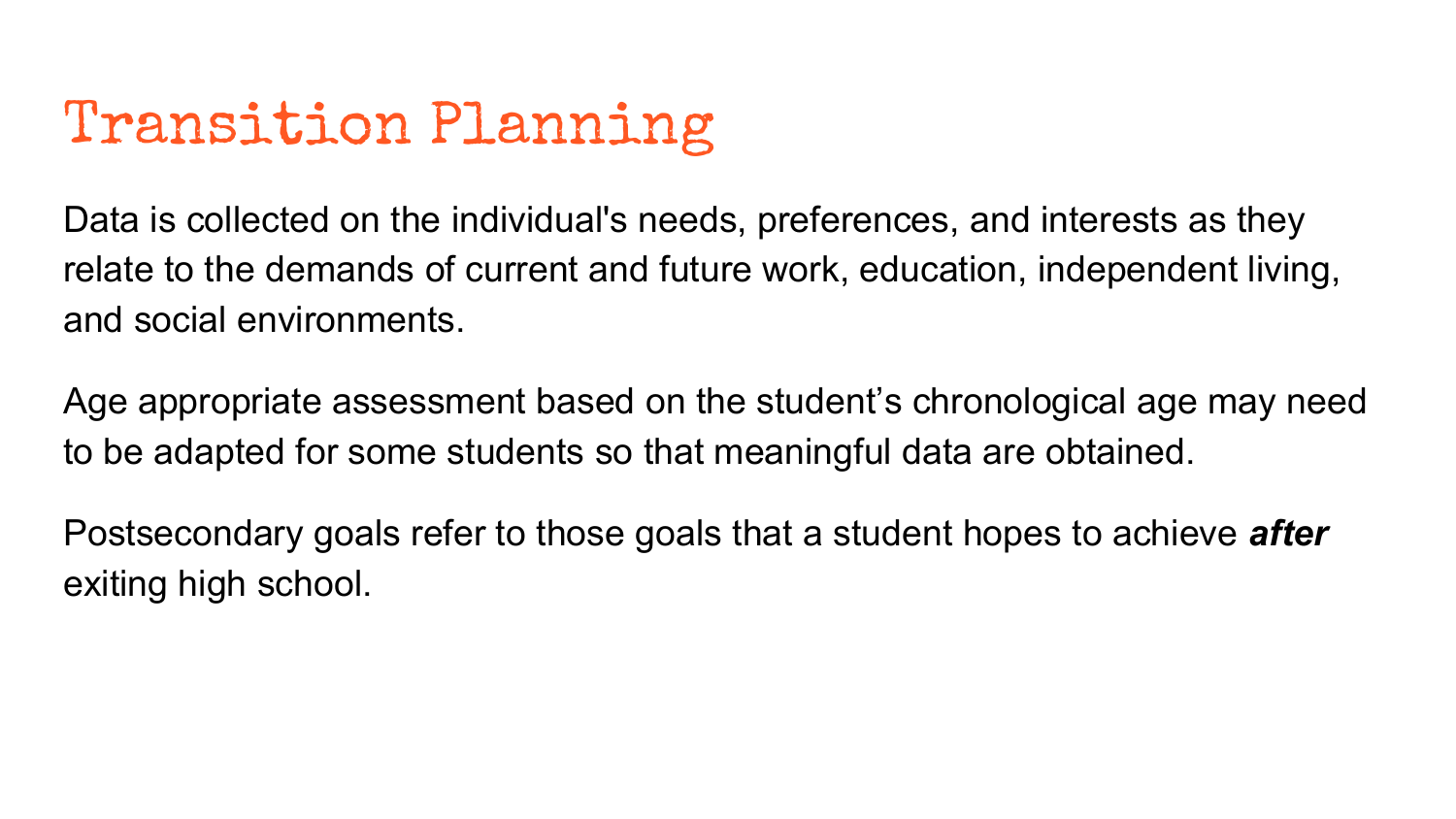## Education

#### *Education/Training:*

- *Upon completion of school, I will join the Army.*
- Upon completion of school, I will enroll in the local Community College.
- *Upon completion of school, I will learn independent living skills from the Regional Center.*

*Activities to Support Transition: Identify different activities that will be employed to help the student achieve his/her post-secondary goals. (Ex. career research paper, college application, job applications, resume writing, self-help unit on cooking, Workability training etc.)*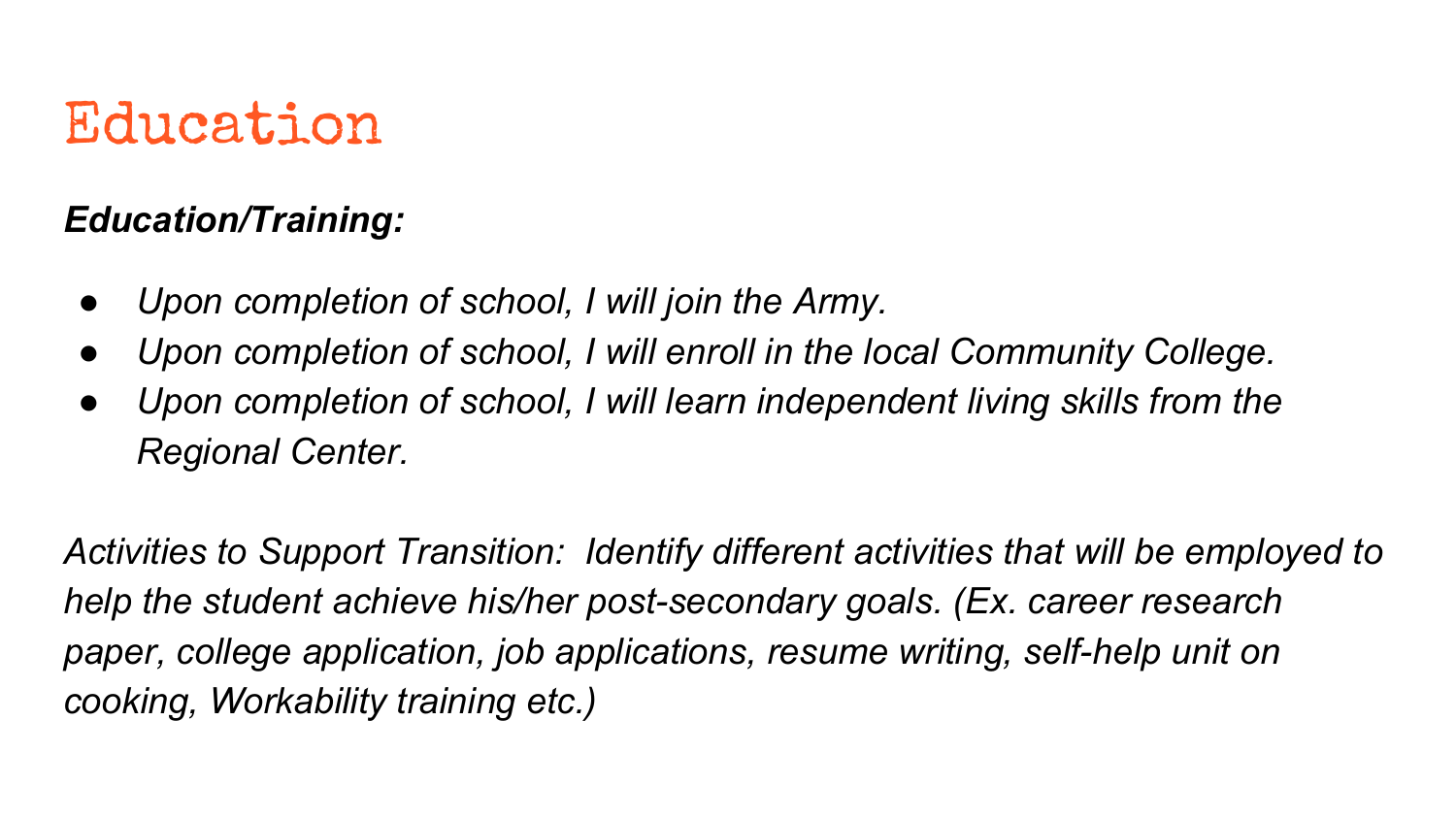#### Career

#### *Employment:*

- *Upon completion of school, I will work as a mechanic.*
- *Upon completion of school, I will work as a teacher.*
- *Upon completion of school, I will work at the Opportunity Center.*
- *Upon completion of school, I will work in competitive employment.*
- *Upon completion of school, I will work in supported employment.*

Community Experiences as Appropriate: Identify any activities in the community in which the student will be participating in the community. (Ex. Job shadowing, community based instruction, service learning, community service, youth group, scouts, and ballet)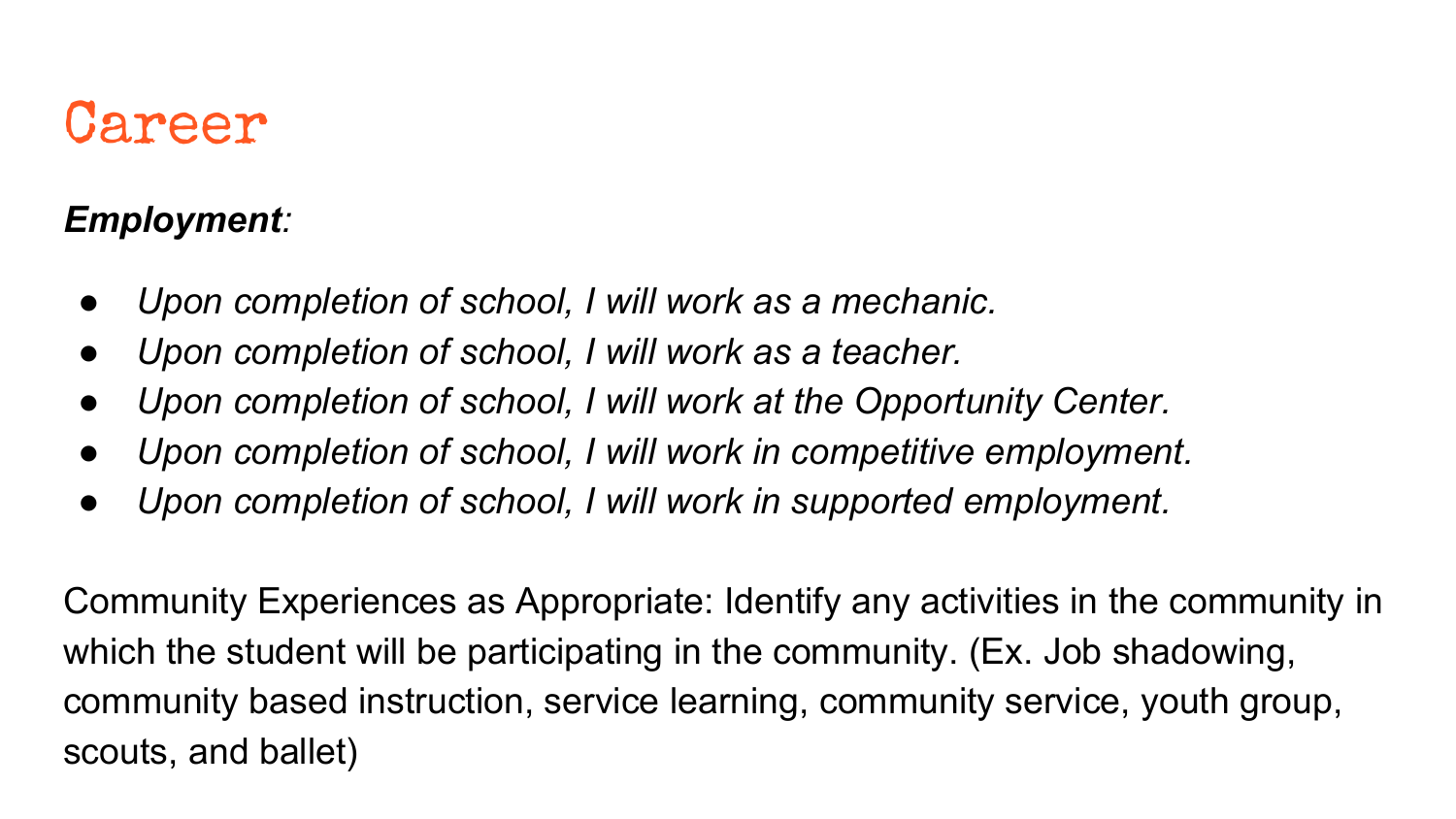# Living

#### *Independent Living as appropriate;*

- *Upon completion of school, I will live on my own.*
- Upon completion of school, I will live with friends in a home or apartment.
- *Upon completion of school, I will live on my own with help from my family.*

Related Services as Appropriate: Include any related services the student may need based on their disability that will help the student achieve his/her post-secondary goals. (ex. Speech and Language, Deaf and Hard of Hearing services, Orientation and Mobility Transportation, Career Counseling, etc.)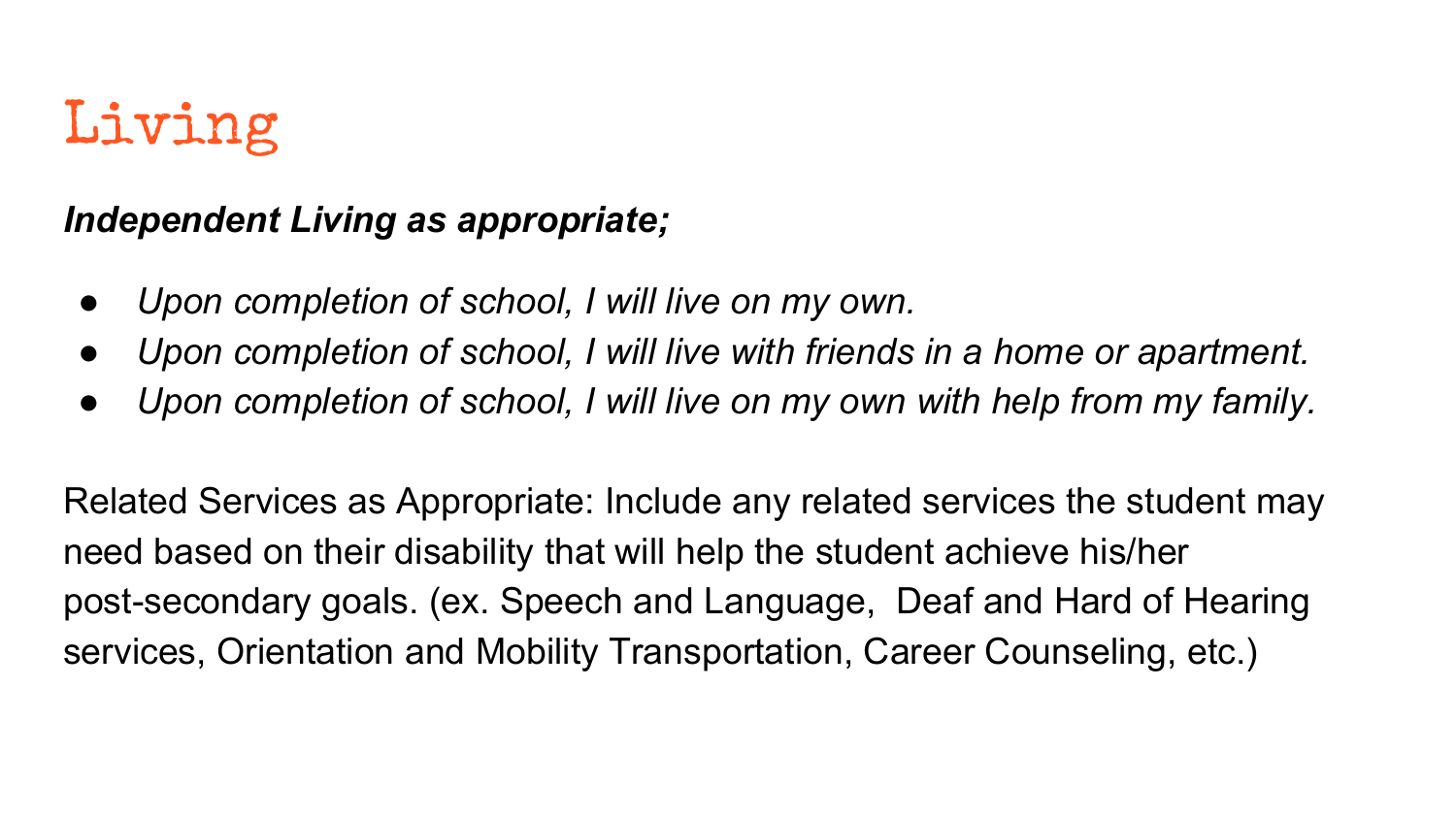## Outside Agencies

**Tri Counties Regional Center-** The Regional Center system in California serves individuals with developmental disabilities and their families.

Tri-Counties *contracts with agencies* and individuals who provide a wide variety of services, including developmental services, respite, supported employment and help with supported living arrangements.

*Eligibility*- "developmental disability" means a disability attributable to; intellectual disability, cerebral palsy, epilepsy, autism, or other handicapping conditions found to be closely related to intellectual disability or to require treatment similar to that.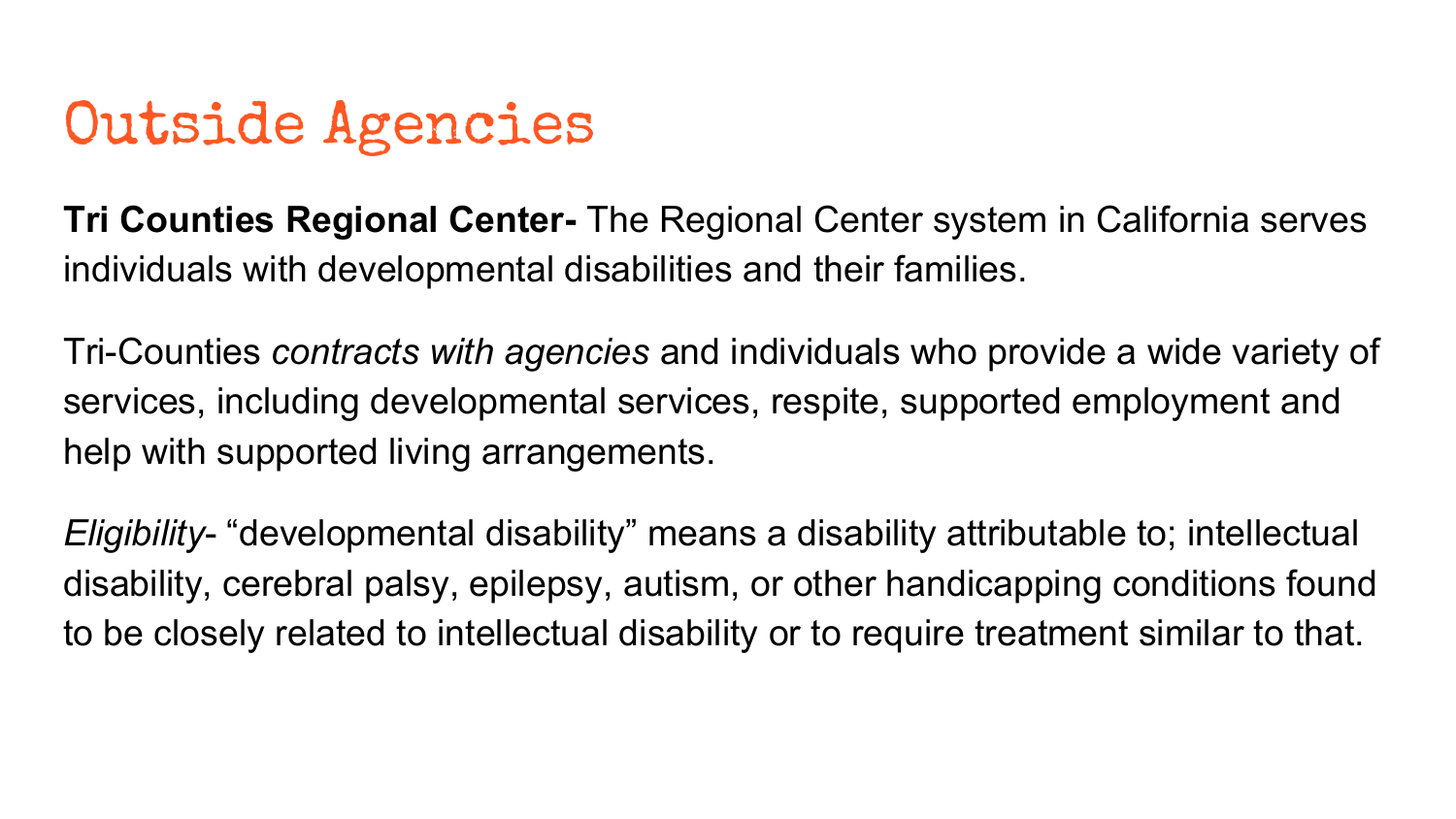# Outside Agencies

**Department of Rehabilitation-** Student has a disability that impacts their ability to get work, sustain employment, motivation to work is key.

**Bridges Program-** Focuses on high school students, serving transition age youth, last two years of high school. Focus on not college bound students who are motivated to start working. Vocational skills and employment training, opportunity for paid work experience.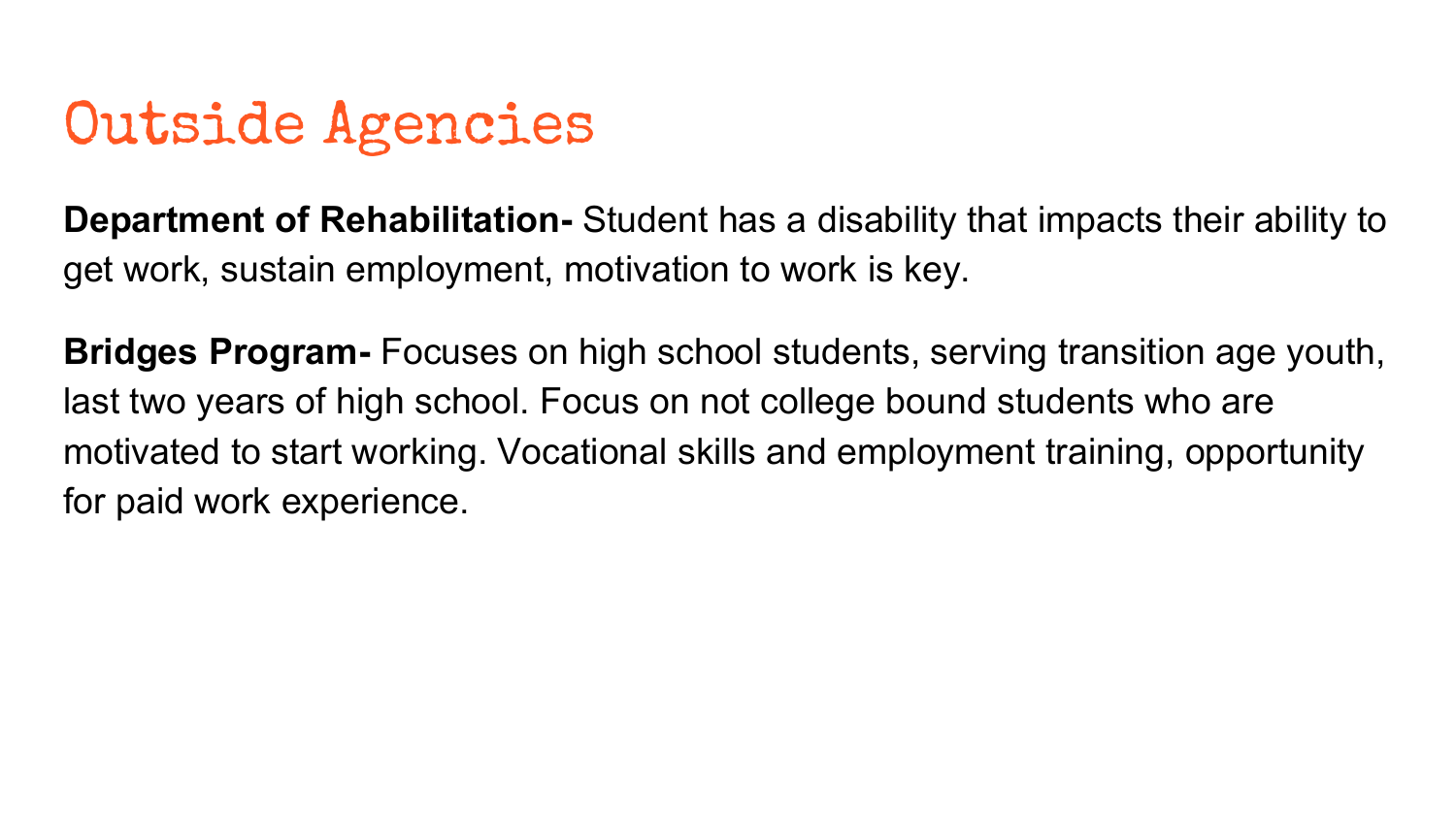# Certificate of Completion

*One of the most important decisions made in an IEP, is will the student graduate*  with a diploma (which will end special education services), or leave high school *with a certificate of completion, which will allow special education services to continue until the teen reaches the age of 22.*

**Certificate of Completion-** Students who set the goal to achieve the certificate need a meaningful course of study that prepares them for the "next environment". Student course of study focuses on earning a certificate; curriculum domains:

- **Functional Skills**
- Life Skills
- **Vocational Skills**
- **Community Access Skills**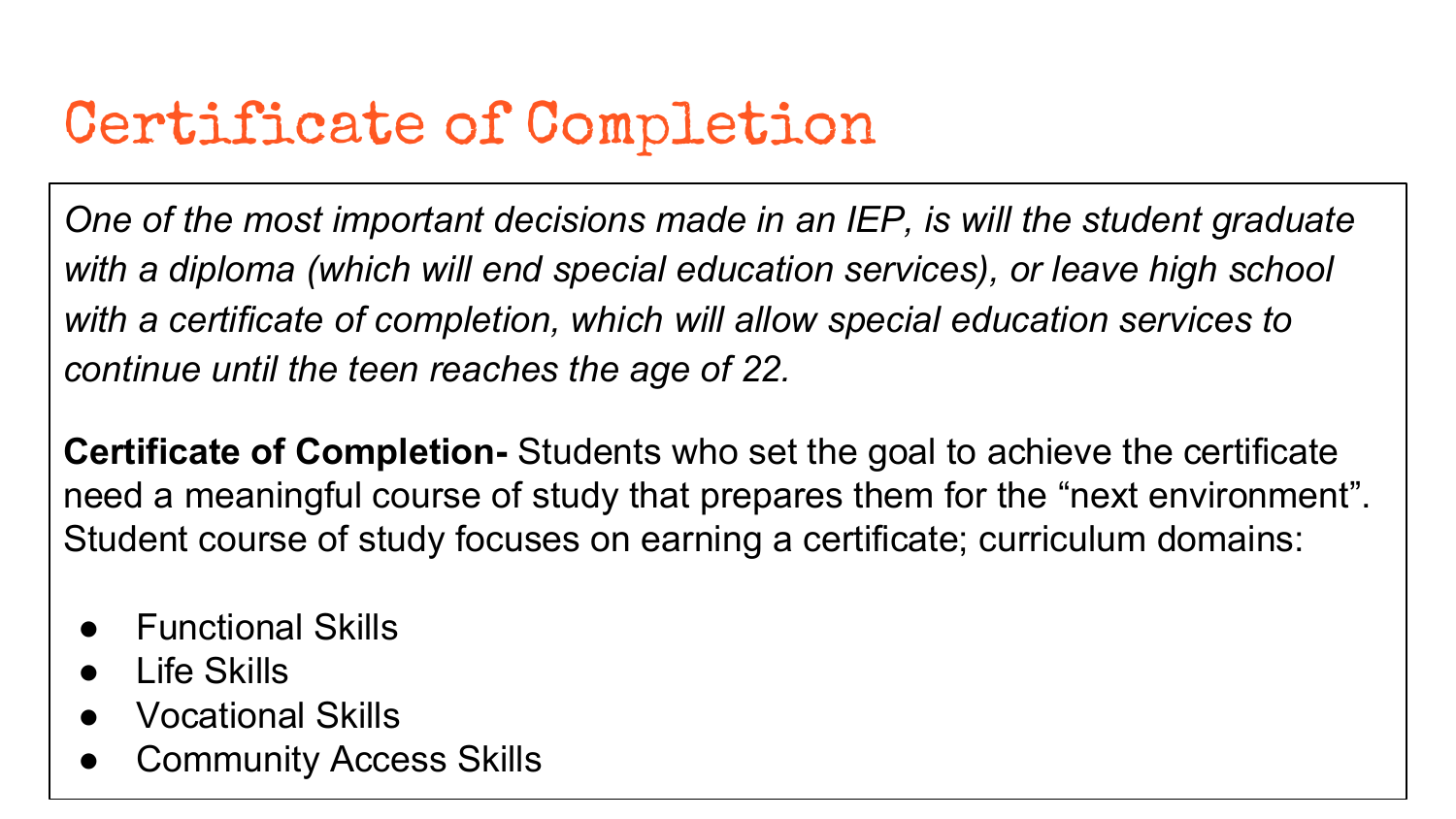# Certificate of Completion

#### **Transitional Programs**

12+ program located at students school of residence.

WIN program located on Santa Barbara City College Campus.

-Functional skills

-Vocational skills

-Access to the community

-Life Skills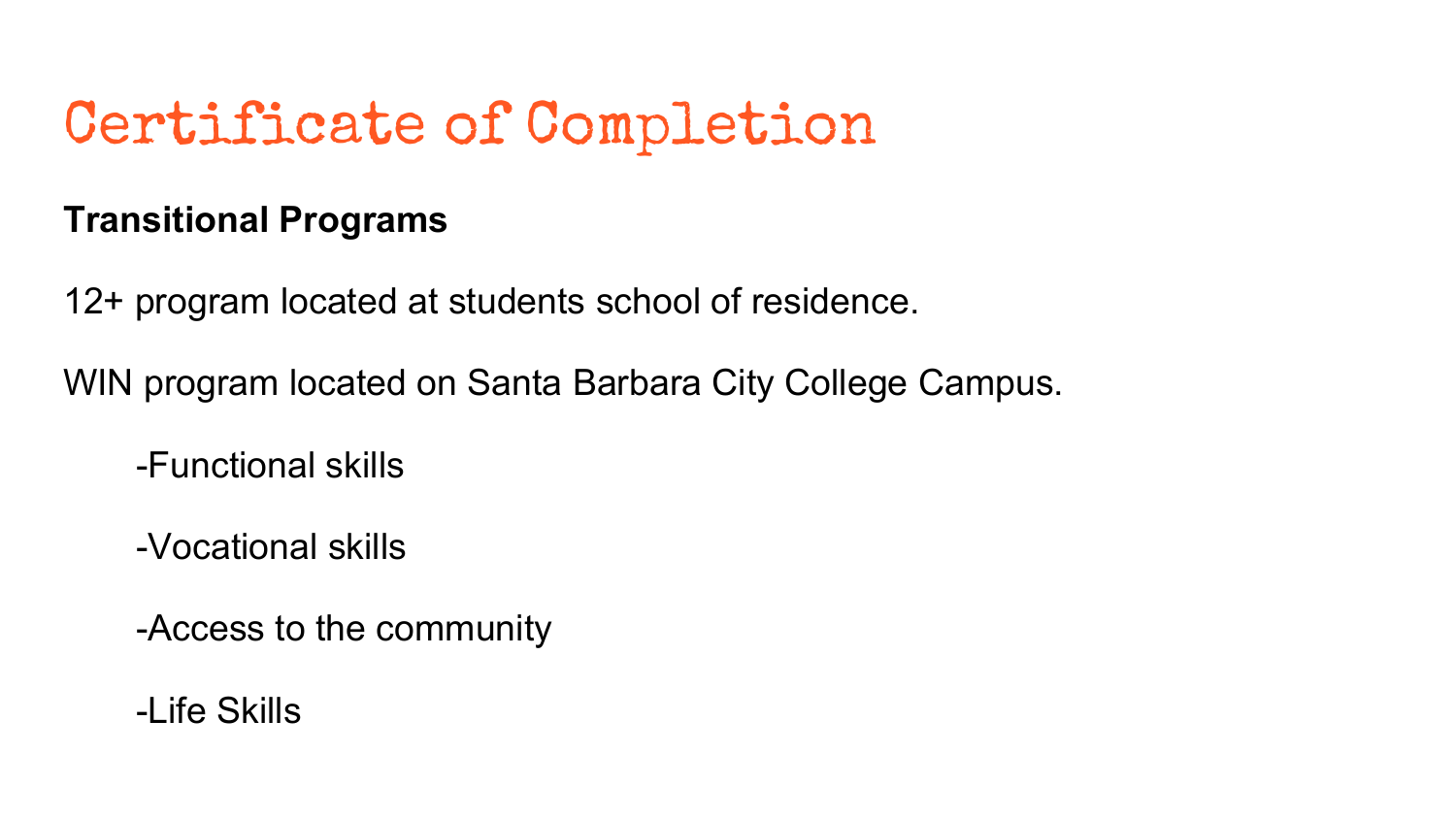# Diploma

**Diploma-**Student employment goals require a diploma; student education/training goals require a diploma for eligibility for enrollment and/or financial aid. Student has participated in a course of study that meets district graduation requirements with or without accommodations:

- **English**
- **Math**
- **Science**
- **Social Science**
- Physical Education
- Visual/Performing Art
- Career-Technical Classes
- **Elective Classes**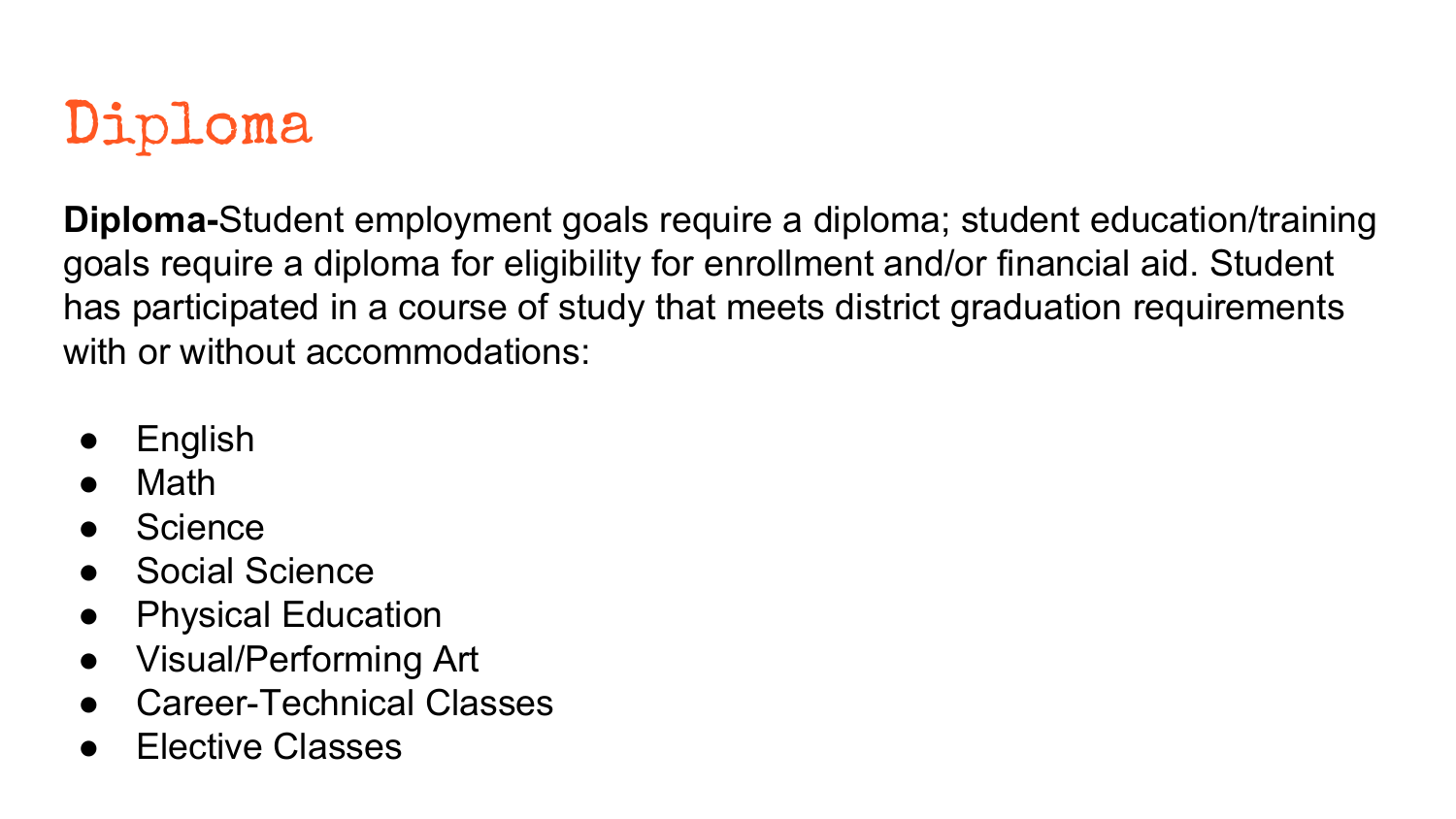# SBCC-Disability Services and Programs for Students

What it does:

-Facilitate access to campus, curriculum, and programs.

-Evaluate & verify eligibility for services

-Determine academics accommodations and services

-Facilitate implementation of academic accommodation and services.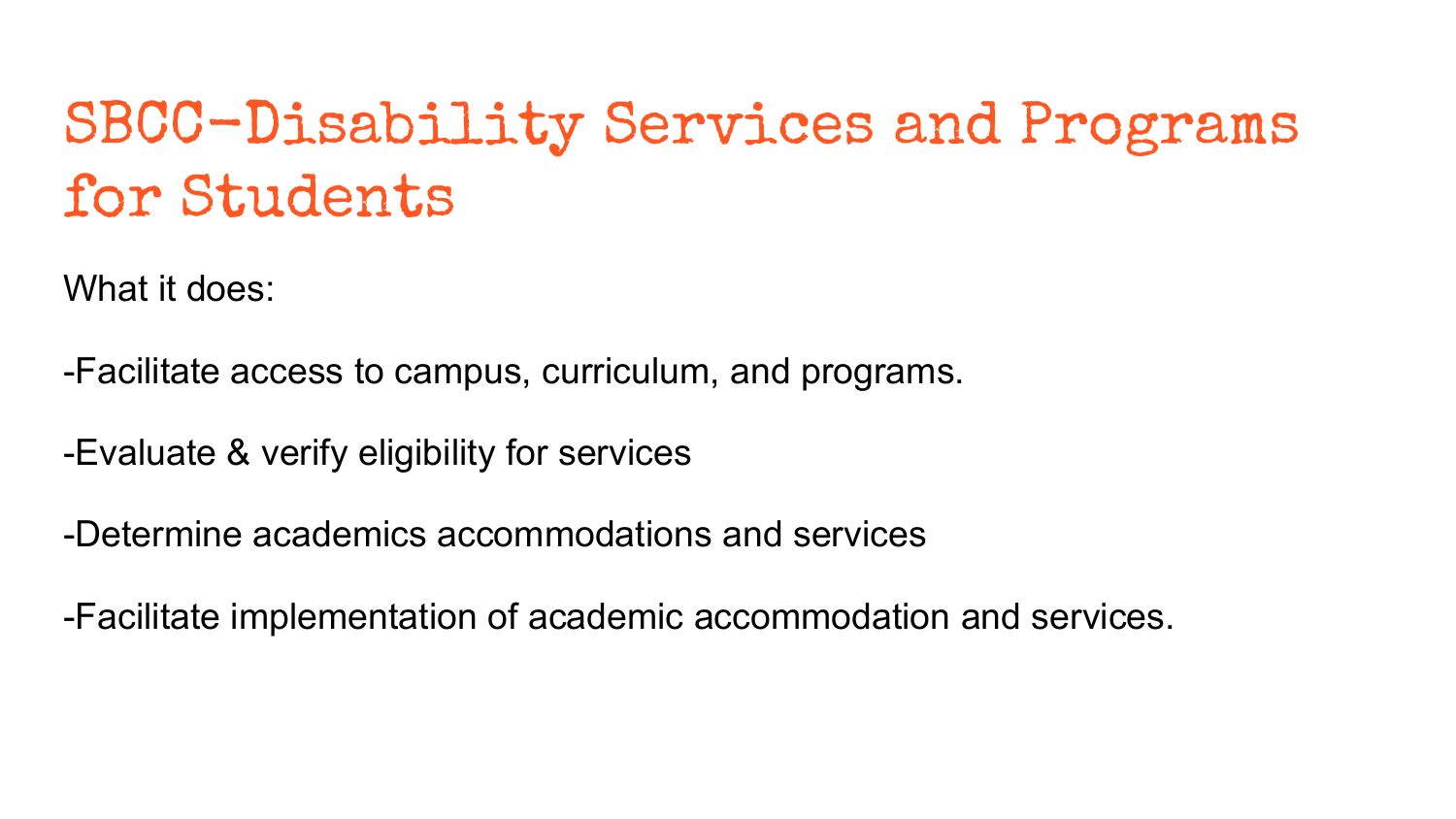# SBCC-Disability Services and Programs for Students

Not provided by DSPS

-Personal tutoring; 1:1 instruction

-Personal service attendants

-Homework assistance (e.g. typing papers)

-Devices (e.g. hearing aids, wheelchairs, assistive technology)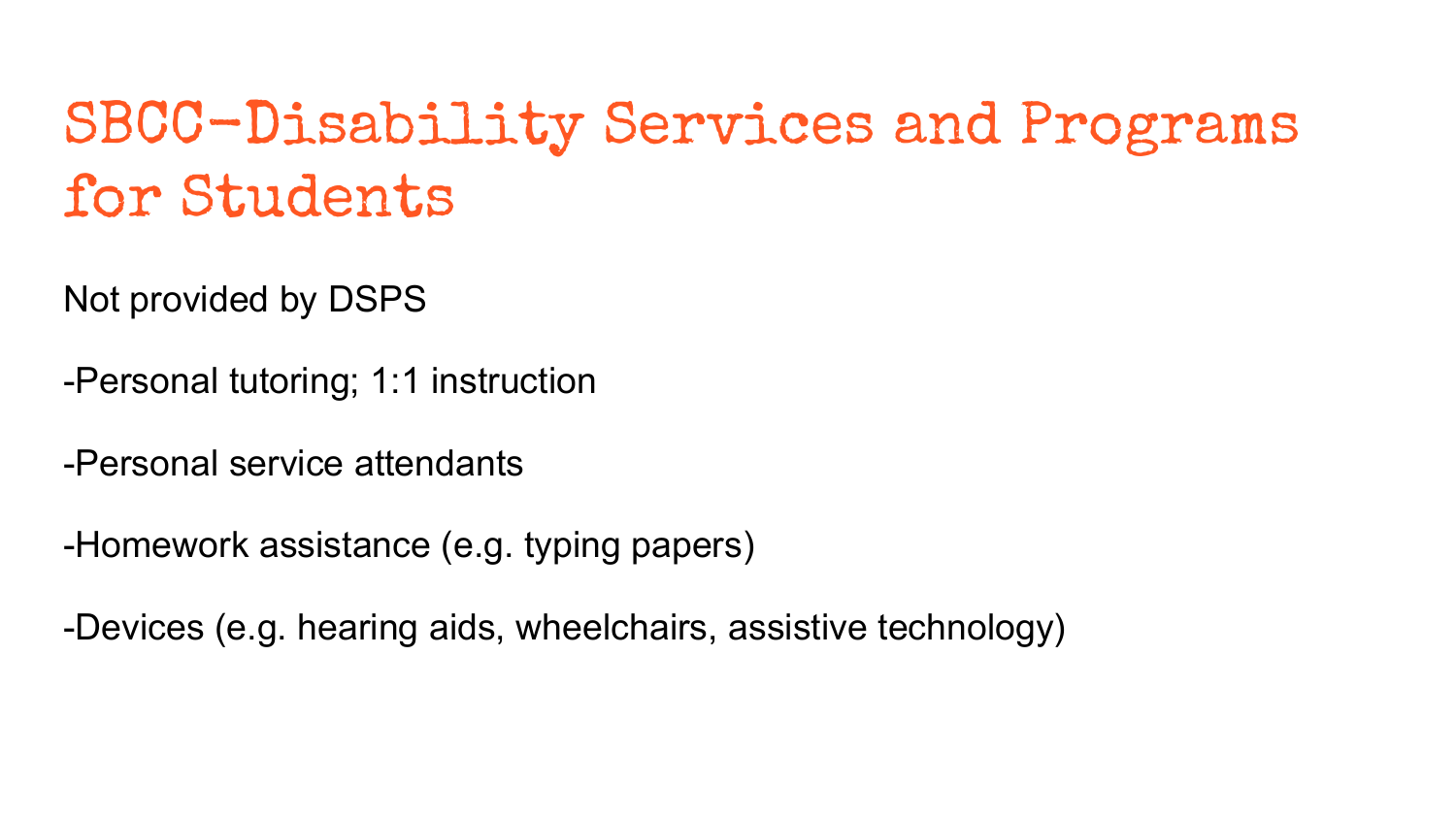## Accommodations at SBCC

*Many families are surprised to learn that IEP accommodations and services throughout high school does not follow students to college.* 

| <b>Accommodations</b>                               | In High School                                        | In College                                                                                                                 |
|-----------------------------------------------------|-------------------------------------------------------|----------------------------------------------------------------------------------------------------------------------------|
| <b>Extra Time</b>                                   | Teachers responsible for<br><b>IEP</b> implementation | Student responsible for<br>arranging test<br>accommodation procedures<br>through DSPS and<br>coordinating with instructor. |
| <b>Behavior Support Plans</b>                       | All personnel required to<br>follow plan              | Student must follow student<br>code of conduct.                                                                            |
| <b>Modified Assignments or</b><br>alternative tests | Teachers responsible for<br><b>IEP</b> implementation | Students meet fundamental<br>requirements of course.                                                                       |